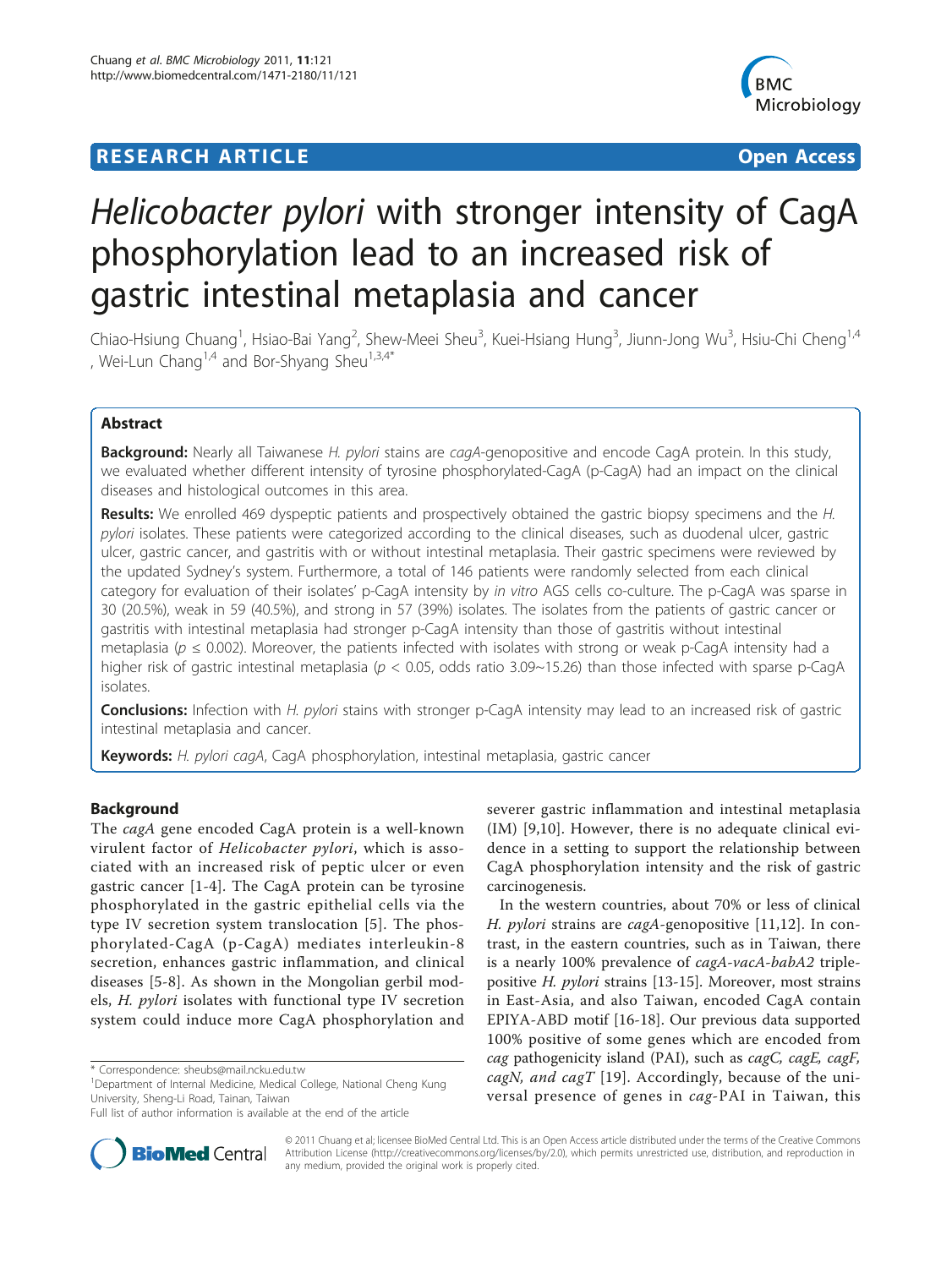region should be suitable to answer whether different p-CagA intensity are related to different clinicopathologic outcomes of H. pylori infections. The study is highly original to illustrate the p-CagA intensity could be diverse among the *cagA-positive H. pylori* isolates, and to support H. pylori with stronger p-CagA intensity can increase the risk of gastric carcinogenesis.

## Methods

## Patients and study design

Patients with recurrent dyspepsia symptoms, who received upper gastrointestinal endoscopy, were consecutively enrolled, once they were proven to have a H. pylori infection defined by a positive result of culture. None of them had a previous history of anti-H. pylori therapy. For each patient, the gastric biopsies were obtained during the endoscopy for H. *pylori* culture and histological analysis. This study were approved by 'Human Experiment and Ethics Committee of National Cheng Kung University Hospital' (ER-97-245) and all the patients signed the informed consents before enrollment.

A total of 469 patients (264 women and 205 men; mean age 48.1 years) were enrolled, including 26 with gastric cancer, 64 with gastric ulcer, 131 with duodenal ulcer, 209 with gastritis & without IM and 39 with gastritis & IM. From each category, 32 isolates were randomly sampled (the cancer group had just 26 isolates and all were selected). A total of 154 isolates were sampled, but 8 stored strains could not be successfully subcultured after refrigeration. Accordingly, 146 strains were finally obtained from patients with duodenal ulcer  $(n = 31)$ , gastric ulcer  $(n = 32)$ , gastric cancer  $(n = 24)$ , gastritis with IM ( $n = 28$ ), and gastritis without IM ( $n =$ 31). These 146 H. pylori isolates were analyzed for the cagA-genotype by polymerase chain reaction and for the intensity of p-CagA by in vitro co-culture with AGS cells (a human gastric adenocarcinoma epithelial cell line); further the p-CagA intensity was defined as strong, weak, or sparse. Besides, in each patient, their gastric biopsies taken from both antrum and corpus for histology were reviewed by the updated Sydney's system.

## Histological analysis of the gastric specimens

Each gastric sample was stained with haematoxylin and eosin as well as with modified Giemsa stains to analyze for *H. pylori* density (HPD, range  $0-5$ ) and *H. pylori*related histology by the updated Sydney's system. The histological parameters included acute inflammation score (AIS, range 0-3; 0: none, 1: mild, 2:moderate, 3: severe), chronic inflammation score (CIS, range 1-3; 1: mild, 2: moderate, 3: severe), mucosal atrophy, and IM as applied in our previous studies [[20,21\]](#page-6-0). For each patient, the presence of atrophy or IM was defined as a

positive histological finding in any specimen from the antrum or corpus. In each patient, the total HPD, AIS, and CIS were the sum of each score of the gastric specimens from antrum and corpus, and thus ranged from 0- 10, 0-6, and 2-6, respectively. Based on the sum of HPD, the patients were categorized as loose (score  $\leq$  5), moderate (score within 6-8), and dense (score  $\geq$  9) *H. pylori* colonization, respectively. For the sum of AIS, mild, moderate, and severe acute inflammations were defined with scores  $\leq 1$ , 2-3, or  $\geq 4$ , respectively. Based on the sum of CIS, mild, moderate, and severe chronic inflammations were defined with scores  $\leq 3$ , 4-5, or 6, respectively.

Based on the specimens collected from both the antrum and corpus within the same patient, the topographical distribution of chronic gastritis was defined as follows: 1) very limited chronic gastritis, if the CIS scored was 1 for both antrum and corpus; 2) antrumpredominant gastritis, if the CIS score of the antrum was higher than the score of the corpus; and 3) corpuspredominant gastritis, if the corpus CIS was equal to or higher than that of the antrum [\[21\]](#page-6-0).

## Analysis of cagA genotype and type IV secretion system function of H. pylori

All H. pylori isolates were re-sorted by culture as applied in our previous publications [[14,15](#page-6-0)]. The genomic DNA of these collected isolates was then extracted for polymerase chain reaction to verify the cagA-genotype by primers used in our published article [\[19](#page-6-0)]. To analyze the p-CagA intensity of each strain, H. pylori strains (2  $\times$  10<sup>8</sup> cells) were suspended in 0.5 mL of phosphate-buffered saline (PBS) and were co-cultured with  $2 \times 10^6$  AGS cells at a multiplicity of infection (MOI) of 100 for 5 hours. Afterward, the culture medium was removed and the AGS cells were lysed after five times washing with PBS. The AGS lysates were applied to SDS-PAGE gel electorphoresis and transferred to membranes for western blots analysis. A phosphorylated tyrosine antibody and anti-actin antibody (Santa Cruz Biotechnology, Inc, Santa Cruz, CA) were used to detect the p-CagA and  $\beta$ -actin proteins. A clinical H. pylori strain (Hp830) which had a strong p-CagA band in the western blots was used as reference. In each western blots procedure, 7-9 clinical strains and the reference strain were analyzed in the same run. The relative immunoblot density of the  $p$ -CagA and  $\beta$ -actin proteins were quantitated by scanning the images on a gel analysis system (BioSpectrum AC Imaging System, Vision Work LS software, Upland, CA) for each strain and defined as [p-CagA] and [Bactin]. The amount of p-CagA and  $\beta$ -actin proteins of the reference strain in the same run were also semi-quantified as reference and defined as [p-CagA-ref] and [Bactin-ref]. The p-CagA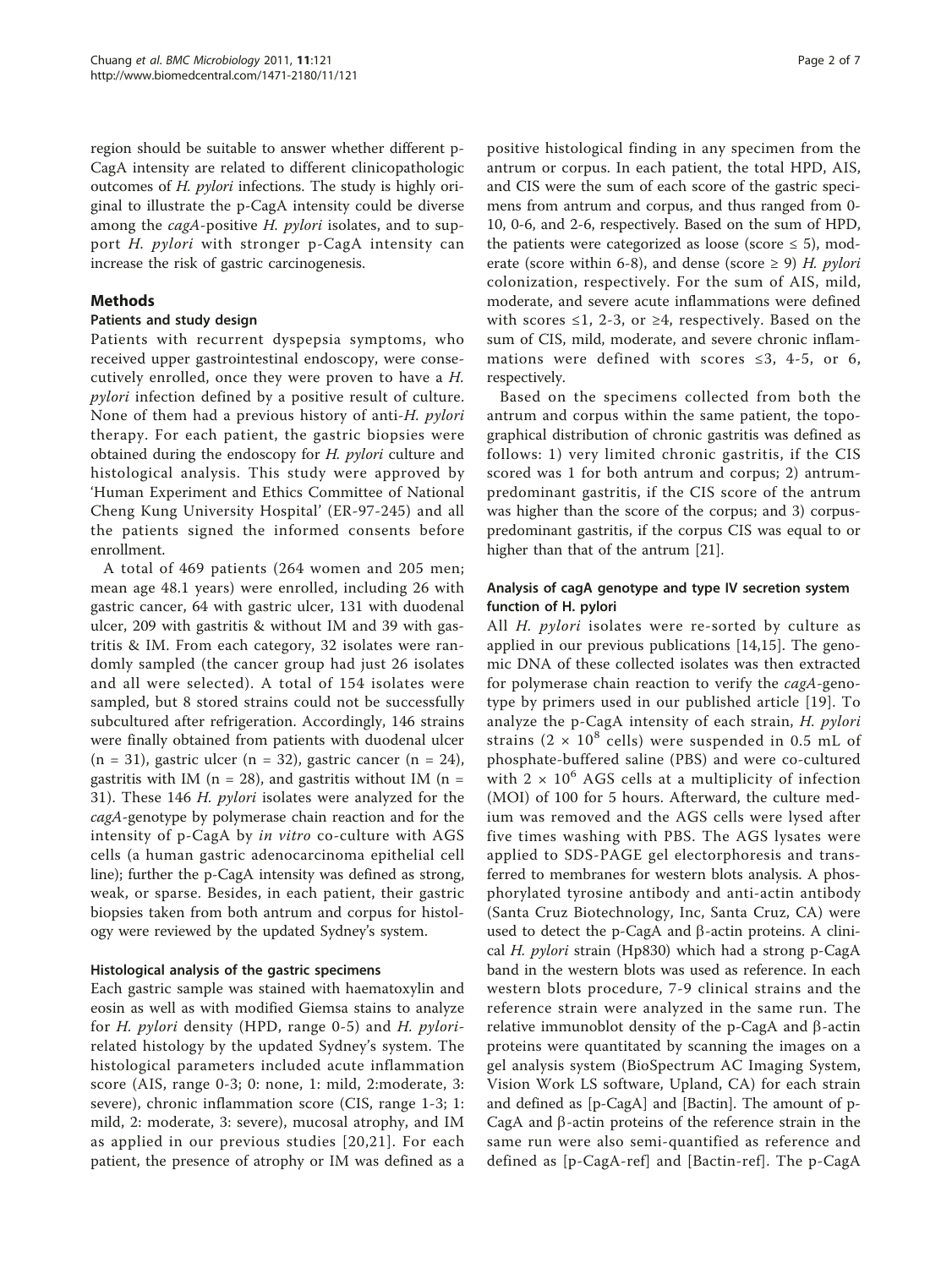<span id="page-2-0"></span>

Figure 1 The p-CagA and  $\beta$ -actin immunoblot gel imaging of the reference strains (Hp830) and the representative strain in each subgroup.

intensity of each strain was calculated by the formula: p-CagA value = ([p-CagA]/[Bactin])/([p-CagA-ref]/[Bactinref]). Strains with a p-CagA value <0.2, 0.2-0.8, and  $>0.8$ were defined as sparse, weak, and strong p-CagA intensity. The immunoblot gel imaging of the representative strain in each subgroup and the reference strain (Hp830) were showed in Figure 1.

#### Statistical analysis

p-CagA

B-actin

SPSS software version 12.0 for Windows (SPSS Inc., Chicago, IL) was used for the statistical analysis. The differences in the p-CagA intensity among the subgroups of patients were analyzed by Pearson chi-square test. The odds ratio on the risk of IM and corpus-predominant gastritis between the different subgroups were analyzed by the logistical regression. All tests were twotailed, and a p value less than 0.05 were considered significant.

#### Results

#### H. pylori isolates with diverse p-CagA intensity

From the 469 patients, we sampled 146 strains for the analysis of the p-CagA intensity. The clinical characteristics of these patients were shown in Table 1. In each sampled group, age and gender were matched between the sampled patients and the entire group of patients (p  $=$  NS). All of the 146 enrolled *H. pylori* isolates were



cagA-genopositive and the p-CagA intensity was sparse in 30 (20.5%), weak in 59 (40.5%), and strong in 57 (39%) isolates.

#### Stronger p-CagA intensity may lead to intestinal metaplasia & gastric cancer

In Figure 2, the *H. pylori* strains of gastric cancer or gastritis with IM patients had stronger p-CagA intensity than those of gastritis without IM (54.2% & 53.6% vs. 12.9%,  $p \le 0.002$ ). There was also a trend that the H. pylori isolates from cancer or IM patients had relatively stronger p-CagA intensity then the subgroups of gastric and duodenal ulcer, but the difference was not significant. Moreover, the p-CagA intensity was not different among the subgroups of gastric ulcer, duodenal ulcer, and gastritis without IM. In Figure [3](#page-3-0), the patients were separated according to having cancer risk or not. The isolates from the patients with cancer or IM had stronger p-CagA intensity than those from non-cancer/IM

Table 1 The clinical characteristics between all patients with isolated H. pylori strains and the selected patients for analysis of the p-CagA intensity of the strains

|                                     | Patients with H. pylori cultures ( $n = 469$ ) | Selected patients for p-CagA analysis ( $n = 146$ ) | $p$ value* |
|-------------------------------------|------------------------------------------------|-----------------------------------------------------|------------|
| Age (year [mean $\pm$ SD])          | 48.1 $\pm$ 14.2                                | $50.4 \pm 16.3$                                     | <b>NS</b>  |
| Gender (F/M)                        | 264/205                                        | 73/73                                               | <b>NS</b>  |
| Endoscopic diagnosis (year; n(F/M)) |                                                |                                                     |            |
| Gastritis                           |                                                |                                                     |            |
| - without intestinal metaplasia     | 44.3; 209 (137/72)                             | 41.2; 31 (18/13)                                    | <b>NS</b>  |
| - with intestinal metaplasia        | 54.5; 39 (29/10)                               | 57.0; 28 (22/6)                                     | <b>NS</b>  |
| Duodenal ulcer                      | 48.0; 131 (68/63)                              | 46.6; 31 (14/17)                                    | <b>NS</b>  |
| Gastric ulcer                       | 51.3; 64 (17/47)                               | 49.5; 32 (7/25)                                     | <b>NS</b>  |
| Gastric cancer                      | 60.4; 26 (13/13)                               | 60.6; 24 (12/12)                                    | <b>NS</b>  |
|                                     |                                                |                                                     |            |

\* Either the age or the gender was matched between the 146 selected patients and the entire patients in each sampled groups (Pearson chi-square test for gender & Student'<sup>s</sup> t test for age analysis).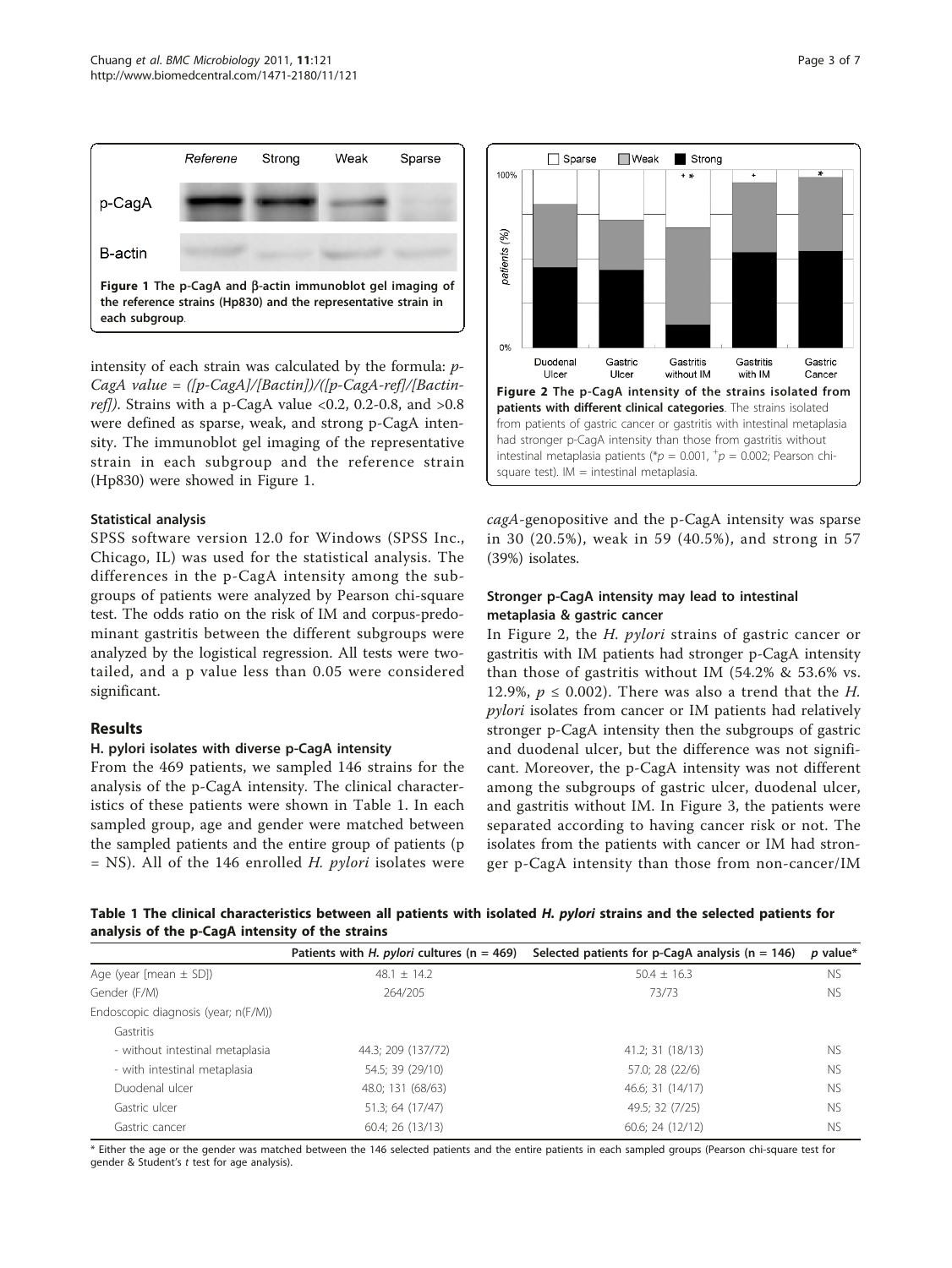<span id="page-3-0"></span>

patients ( $p < 0.001$ ). Furthermore, the patients with cancer risk had higher gastric inflammation or atrophy (p < 0.001).

The impacts of p-CagA intensity on gastric IM were analyzed in the non-cancer patients. Twenty-four out of the 47 patients (51.1%) infected with strong p-CagA strains had gastric IM. In contrast, for those with weak and sparse p-CagA, 35.4% (17 out of 48) and 11.1% (3 out of 27) patients had gastric IM. Accordingly, the patients infected with stronger p-CagA strains had higher prevalence of IM in the gastric specimens ( $p =$ 0.003). Moreover, the odds ratios of age, gender and p-

Table 2 The impacts of the p-CagA intensity of H. pylori on the gastric intestinal metaplasia in the 122 selected non-cancer patients by stratified analysis and logistical regression

|                                  | Odd ratio (95% CI)        |
|----------------------------------|---------------------------|
| <b>Crude:</b> Age $<$ 50 years   | 1                         |
| $< 50$ years                     | 8.14(3.49~18.98)          |
| Gender - Male                    |                           |
| - Female                         | $2.36(1.12-5.11)$         |
| p-CagA - Sparse                  | 1                         |
| - Weak                           | $4.38(1.15 \times 16.72)$ |
| - Strona                         | $8.34(2.21 \times 31.55)$ |
| Age and gender adjusted          |                           |
| Sparse p-CagA                    | 1                         |
| Weak p-CagA                      | $3.67(0.93 \sim 14.37)$   |
| Strong p-CagA                    | 8.44(2.08~34.12)          |
| Age, gender and disease adjusted |                           |
| Sparse p-CagA                    | 1                         |
| Weak p-CagA                      | $3.93(0.92 \sim 16.94)$   |
| Strong p-CagA                    | 10.45 (2.25~48.48)        |

CagA intensity on the gastric IM were showed in Table 2. As compared to those infected with strains with sparse p-CagA intensity, the crude odds ratio to have IM was 4.38 for those with weak p-CagA intensity, and increased to 8.34 for those with strong p-CagA intensity. Based on the logistic regression analysis to adjust the age, gender, and clinical diagnoses, the odds ratios to have IM were 3.93 for the patients infected with weak p-CagA intensity isolates and 10.45 for those with strong p-CagA intensity.

## Correlation between H. pylori p-CagA intensity and gastric histological features

In Figure [4,](#page-4-0) this study also analyzed whether there were an association between the p-CagA intensity and the severity of gastric inflammation in histology. The patients infected with H. pylori isolates with stronger p-CagA intensity may have more severe acute inflammation ( $p = 0.04$ ) and also chronic inflammation ( $p =$ 0.002). Nevertheless, the p-CagA intensity of H. pylori isolates was not associated with the HPD or gastric atrophy ( $p > 0.05$ ).

In Figure [5,](#page-4-0) a higher proportion of patients infected with a strain with strong p-CagA intensity had corpuspredominant gastritis (59.6%), as compared to those infected with strains with weak (40%) or sparse (25.9%) p-CagA intensity ( $p = 0.001$ ). The adjusted odds ratio for age, gender, and clinical diagnoses by logistic regression was 3.15 (1.07~9.31) for patients infected with  $H$ . *pylori* with strong p-CagA intensity and  $1.49$  (0.51~4.35) for those infected with strains with weak p-CagA intensity, as compared with those with sparse p-CagA intensity.

### **Discussion**

This study shows the clinical impacts of H. pylori p-CagA intensity on the risk of gastric carcinogenesis. In Taiwan, the H. pylori isolates have universal presence of genes in cag-PAI and expression of CagA [[13-16](#page-6-0)]. On the basis of the semi-quantitative analysis of the translocated p-CagA bands in the western blots, the strains in this study have diverse intensity of p-CagA. To further evaluate the clinical impact of the diverse p-CagA intensity on the clinical outcome, we selected a clinical strain with marked p-CagA to serve as reference index to subgroup the 146 collected strains according to their p-CagA intensity into strong, weak, or sparse. Based on this categorization, this study showed that  $H$ . *pylori* isolates with stronger p-CagA were correlated to more severe gastric inflammation and an increased risk of gastric IM and cancer.

The possible factors to affect CagA phosphrylation include the cagA genotype, type IV secretion system, the CagA EPIYA-repeat motif of the strain, and the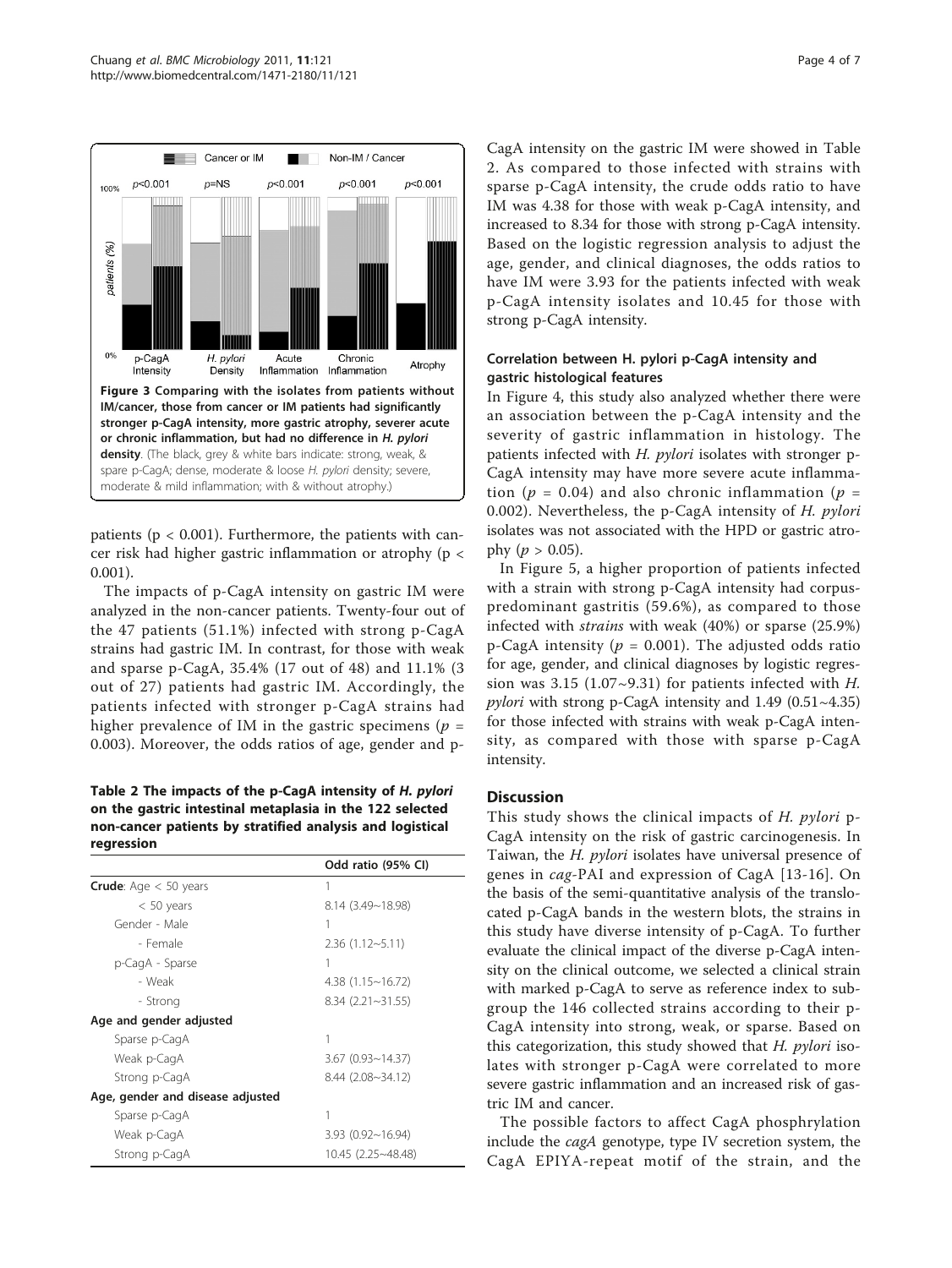<span id="page-4-0"></span>

adhesion phenotype of the epithelial cell [\[22-27](#page-6-0)]. Animal studies have shown that mutant strains of CagA, CagE, or CagY could reduce the gastric inflammation after infection [[10,28](#page-6-0)]. Moreover, the CagA EPIYA polymorphism has also a causal role in clinical outcome [[18,29\]](#page-6-0). These data support that these factors are all important in the H. pylori related gastric inflammation



via CagA phosphorylation. However, there is no previous human study to evaluate the impact of the p-CagA intensity on gastric histological changes. Thus, this study is first time to disclose that strains isolated from gastric cancer and IM patients had a stronger p-CagA function as compared with strain from gastritis without IM patients (Figure [2](#page-2-0)). However, those were not significantly stronger than the strains from gastric or duodenal ulcer. This result can be explained that the IM and non-IM were both included into the gastric and duodenal ulcer subgroups to dilute the significance. This explanation may be also supported by a study showing that the intensities of p-CagA were not significantly different among different clinical diseases [[22\]](#page-6-0).

Moreover, as shown in Figure [3,](#page-3-0) the isolates from patients with cancer risk (i.e, patients with IM or cancer) had significantly stronger p-CagA intensity than those from patients without cancer risk ( $p < 0.001$ ). This data further support that strong p-CagA increase the risk of developing gastric carcinogenesis from H. pylori infection. Furthermore, the patients with IM or cancer had severer acute and chronic inflammation in gastric histology. Also shown in Figure 4, the patients infected with stronger p-CagA H. pylori strains could correlate with severer acute or chronic gastritis ( $p <$ 0.05). This indicated that the p-CagA intensity is closely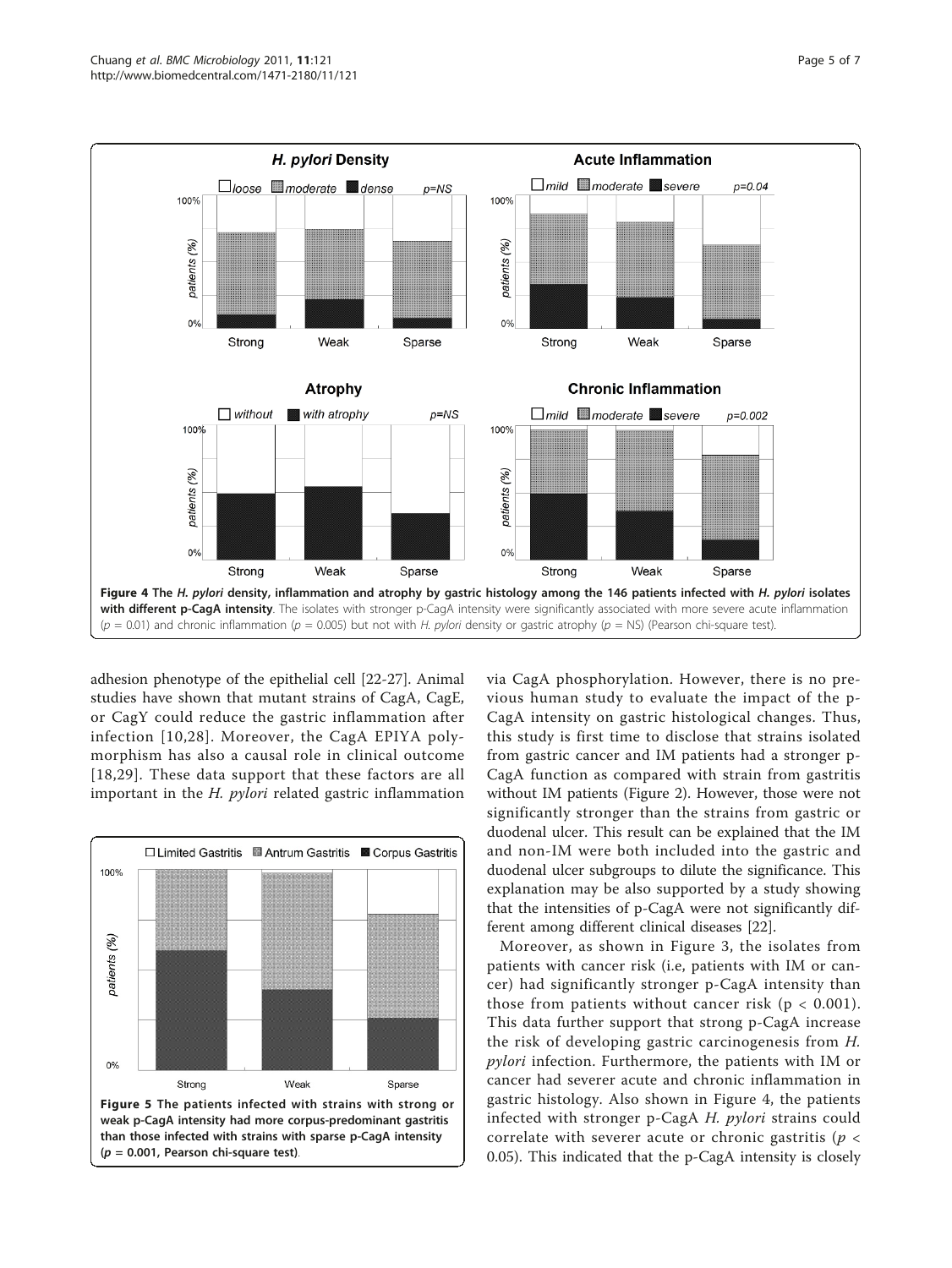<span id="page-5-0"></span>related to provoke gastric inflammation in both patients with and without gastric cancers.

It is well known that the H. pylori-infected host has an increased risk of developing gastric cancer, once the gastric histology reveals a corpus-predominant pattern or a precancerous change such as IM [\[30](#page-6-0)-[33\]](#page-6-0). We, therefore, further validated whether the infection of patients with strong p-CagA H. pylori strains is associated with an increased risk of such histological changes. As shown in Figure [5,](#page-4-0) strains with stronger p-CagA caused more often corpus-predominant gastritis ( $p = 0.001$ ). Also shown in Figure [2,](#page-2-0) the strains isolated from patients of gastritis with IM had a significantly stronger p-CagA than those from gastritis patients without IM  $(p =$ 0.002). These data supported the hypothesis that the p-CagA intensity of H. pylori isolates is closely related with the presence of IM.

In this study, instead of using all 469 stored strains, we systemically sampled 146 strains from our H. pylori database for the analysis of the p-CagA intensity. Both crude and adjusted odds ratio of the p-CagA intensity on IM were computed by logistical regression for the possible confounding factors, such as age, gender, and clinical disease. As shown in Table [2](#page-3-0), the older age, female and stronger p-CagA had higher risk of having IM. In the multivariable regression, patients infected with H. pylori strains with strong and weak p-CagA had a 10.45 and 3.93 times higher risk of having IM than those infected with strains with sparse p-CagA intensity.

The study is noteworthy in showing that, in a 100% cagA-genopositive area, the p-CagA intensity could be an important independent factor closely associated with an increased risk of precancerous changes such as IM. However, the assessment of the p-CagA intensity in H. pylori isolates may not be widely available for clinical application. Accordingly, it is worth conducting future studies to determine biomarkers to indirectly evaluate the p-CagA intensity of the infected host. Once a biomarker is available, it will be helpful to identify patients infected with H. pylori strains with stronger p-CagA intensity, to determine the risk of gastric carcinogenesis in non-cancer patients, and then select these patients for earlier treatment.

#### **Conclusions**

In conclusion, patients infected with a H. pylori strain with stronger CagA phosphorylation ability have more severe chronic gastric inflammation with an increased risk to have corpus-predominant gastritis, gastric intestinal metaplasia, and cancer.

#### List of abbreviations used

p-CagA: phosphorylated-CagA; IM: intestinal metaplasia; cag-PAI: cag pathogenicity island; HPD: H. pylori density; AIS: acute inflammation score; CIS: chronic inflammation score; H. pylori: Helicobacter pylori

#### Acknowledgements

Financial support: This work was supported by grants from the National Scientific Council (NSC982314B006036), the Department of Health (DOH99- TD-C-111-003), and the National Health Research Institute (NHRI-EX99- 9908BI), Taiwan

#### Author details

<sup>1</sup>Department of Internal Medicine, Medical College, National Cheng Kung University, Sheng-Li Road, Tainan, Taiwan. <sup>2</sup>Department of Pathology, Medical College, National Cheng Kung University, Sheng-Li Road, Tainan, Taiwan. <sup>3</sup>Institute of Basic Medical Sciences, Medical College, National Cheng Kung University, Sheng-Li Road, Tainan, Taiwan. <sup>4</sup>Institute of Clinical Medicine, Medical College, National Cheng Kung University, Sheng-Li Road, Tainan, Taiwan.

#### Authors' contributions

Guarantor of the article: Bor-Shyang Sheu, MD

Specific author contributions: Dr. CCH and SBS initiated and coordinated the study conduction. CHC and CWL enrolled the patients. YHB reviewed the gastric histology. HKH, SSM, and WJJ assessed the cagA genotype and p-CagA intensity. All authors read and approved the final manuscript.

#### Authors' information

Chiao-Hsiung Chuang, MD: Institute of Clinical Medicine, Department of Internal Medicine, Medical College, National Cheng Kung University, Tainan, Taiwan.

Hsiao-Bai Yang, MD: Department of Pathology, Medical College, National Cheng Kung University, Tainan; Department of Pathology, Ton-Yen General Hospital, Hsinchu, Taiwan.

Shew-Meei Sheu, PhD: Institute of Basic Medical Sciences, Medical College, National Cheng Kung University, Tainan, Taiwan.

Kuei-Hsiang Hung, PhD: Institute of Basic Medical Sciences, Medical College, National Cheng Kung University, Tainan, Taiwan.

Jiunn-Jong Wu, PhD: Institute of Basic Medical Sciences, Medical College, National Cheng Kung University, Tainan, Taiwan.

Hsiu-Chi Cheng, MD, PhD: Institute of Clinical Medicine, Department of Internal Medicine, Medical College, National Cheng Kung University, Tainan, Taiwan.

Wei-Lun Chang, MD: Institute of Clinical Medicine, Department of Internal Medicine, Medical College, National Cheng Kung University, Tainan, Taiwan. Bor-Shyang Sheu, MD: Department of Internal Medicine, Institute of Clinical Medicine, Institute of Basic Medical Sciences, Medical College, National Cheng Kung University, Tainan, Taiwan.

#### Received: 27 November 2010 Accepted: 27 May 2011 Published: 27 May 2011

#### References

- Suriani R, Colozza M, Cardesi E, Mazzucco D, Marino M, Grosso S, Sanseverinati S, Venturini I, Borghi A, Zeneroli ML: [CagA and VacA](http://www.ncbi.nlm.nih.gov/pubmed/18354754?dopt=Abstract) [Helicobacter pylori antibodies in gastric cancer.](http://www.ncbi.nlm.nih.gov/pubmed/18354754?dopt=Abstract) Can J Gastroenterol 2008, 22:255-258.
- 2. Wada Y, Ito M, Takata S, Tanaka S, Yoshihara M, Chayama K: [Relationship](http://www.ncbi.nlm.nih.gov/pubmed/20145403?dopt=Abstract) [between Helicobacter pylori tyrosine-phosphorylated CagA-related](http://www.ncbi.nlm.nih.gov/pubmed/20145403?dopt=Abstract) [markers and the development of diffuse-type gastric cancers: a case](http://www.ncbi.nlm.nih.gov/pubmed/20145403?dopt=Abstract)[control study.](http://www.ncbi.nlm.nih.gov/pubmed/20145403?dopt=Abstract) Digestion 2010, 82:10-17.
- 3. Martin Guerrero JM, Hergueta Delgado P, Esteban Carretero J, Romero Castro R, Pellicer Bautista FJ, Herrerias Gutierrez JM: [Clinical relevance of](http://www.ncbi.nlm.nih.gov/pubmed/10799946?dopt=Abstract) [Helicobacter pylori CagA-positive strains: gastroduodenal peptic lesions](http://www.ncbi.nlm.nih.gov/pubmed/10799946?dopt=Abstract) [marker.](http://www.ncbi.nlm.nih.gov/pubmed/10799946?dopt=Abstract) Rev Esp Enferm Dig 2000, 92:160-173.
- 4. Salehi Z, Jelodar MH, Rassa M, Ahaki M, Mollasalehi H, Mashayekhi F: [Helicobacter pylori cagA status and peptic ulcer disease in Iran.](http://www.ncbi.nlm.nih.gov/pubmed/18612816?dopt=Abstract) Dig Dis Sci 2009, 54:608-613.
- 5. Hatakeyama M, Higashi H: [Helicobacter pylori CagA: a new paradigm for](http://www.ncbi.nlm.nih.gov/pubmed/16367902?dopt=Abstract) [bacterial carcinogenesis.](http://www.ncbi.nlm.nih.gov/pubmed/16367902?dopt=Abstract) Cancer Sci 2005, 96:835-843.
- 6. Cendron L, Couturier M, Angelini A, Barison N, Stein M, Zanotti G: [The](http://www.ncbi.nlm.nih.gov/pubmed/19109970?dopt=Abstract) [Helicobacter pylori CagD \(HP0545, Cag24\) protein is essential for CagA](http://www.ncbi.nlm.nih.gov/pubmed/19109970?dopt=Abstract) [translocation and maximal induction of interleukin-8 secretion.](http://www.ncbi.nlm.nih.gov/pubmed/19109970?dopt=Abstract) J Mol Biol 2009, 386:204-217.
- 7. Lee IO, Kim JH, Choi YJ, Pillinger MH, Kim SY, Blaser MJ, Lee YC: [Helicobacter pylori CagA phosphorylation status determines the gp130-](http://www.ncbi.nlm.nih.gov/pubmed/20348091?dopt=Abstract)